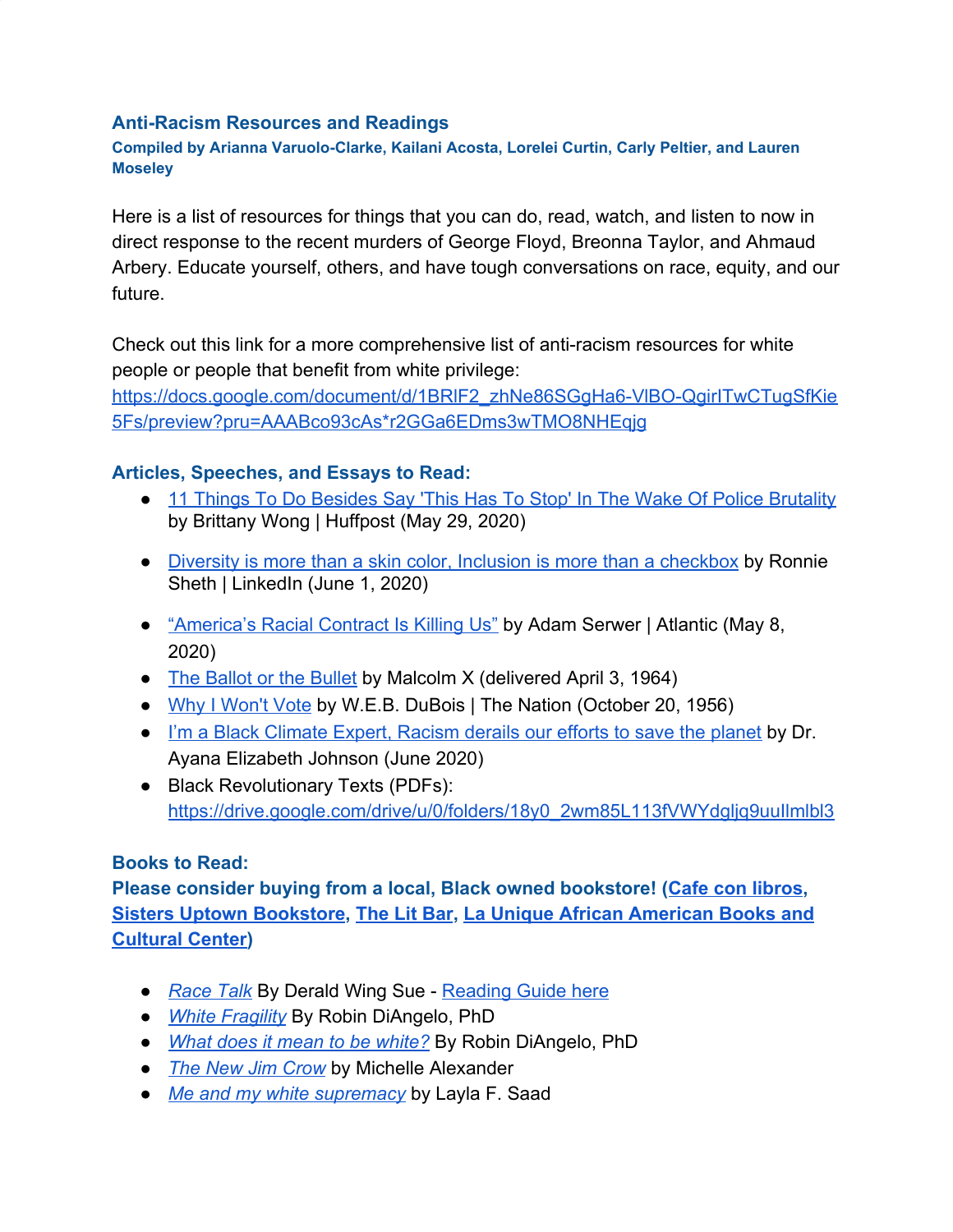- *[Women, race and class](https://www.amazon.com/Women-Race-Class-Angela-Davis/dp/0394713516)* by Angela Y. Davis
- [Are Prisons Obsolete?](https://www.feministes-radicales.org/wp-content/uploads/2010/11/Angela-Davis-Are_Prisons_Obsolete.pdf) by Angela Davis
- [So you want to talk about race](https://www.barnesandnoble.com/w/so-you-want-to-talk-about-race-ijeoma-oluo/1126365130) by Ijeoma Oluo
- [Good Talk: A Memoir in Conversations](http://www.mirajacob.com/good-talk/) by Mira Jacob
- [Minor Feelings: An Asian American Reckoning](https://www.penguinrandomhouse.com/books/605371/minor-feelings-by-cathy-park-hong/) by Cathy Park Hong
- [The Fire Next Time](https://www.barnesandnoble.com/w/fire-next-time-james-baldwin/1100157523) by James Baldwin
- [How to be an Antiracist b](https://www.ibramxkendi.com/how-to-be-an-antiracist-1)y Ibram X. Kendi
- [The End of Policing](https://www.versobooks.com/books/2817-the-end-of-policing) by Alex S. Vitale
- [Assata: An Autobiography](https://libcom.org/files/assataauto.pdf) by Assata Shakur

## **Movies/Series:**

- 13th (Netflix)
- American Son (Netflix)
- When They See Us (Netflix)
- The Hate U Give (Cinemax)
- If Beale St Could Talk (Hulu)
- King in the Wilderness (HBO)
- Dear White People (Netflix)
- See You Yesterday (Netflix)

# **Podcasts:**

- Code Switch NPR
- 1619 (New York Times)
- Momentum: A Race Forward Podcast
- Pod For the Cause (Leadership Conference on Civil & Human Rights)
- Pod Save the People (Crooked Media)
- Seeing White
- Parenting Forward podcast episode 'Five Pandemic Parenting Lessons with Cindy Wang Brandt'
- Intersectionality Matters! Hosted by Kimberlé Crenshaw (Crenshaw is an Isidor and Seville Sulzbacher Professor of Law at Columbia Law School)

# **Websites for Donations:**

Justice for George (Big) Floyd [\(https://www.justiceforbigfloyd.com](https://www.justiceforbigfloyd.com/)\*) Justice for Ahmaud Arbery [\(https://www.runwithmaud.com\\*](https://www.runwithmaud.com/)) Justice for Breonna Taylor ([https://www.standwithbre.com\\*](https://www.standwithbre.com/)) Black Visions Collective ([https://www.blackvisionsmn.org\)](https://www.blackvisionsmn.org/) Reclaim the Block (<https://www.reclaimtheblock.org/home>) Know Your Rights Camp ([https://www.knowyourrightscamp.com](https://www.knowyourrightscamp.com/))